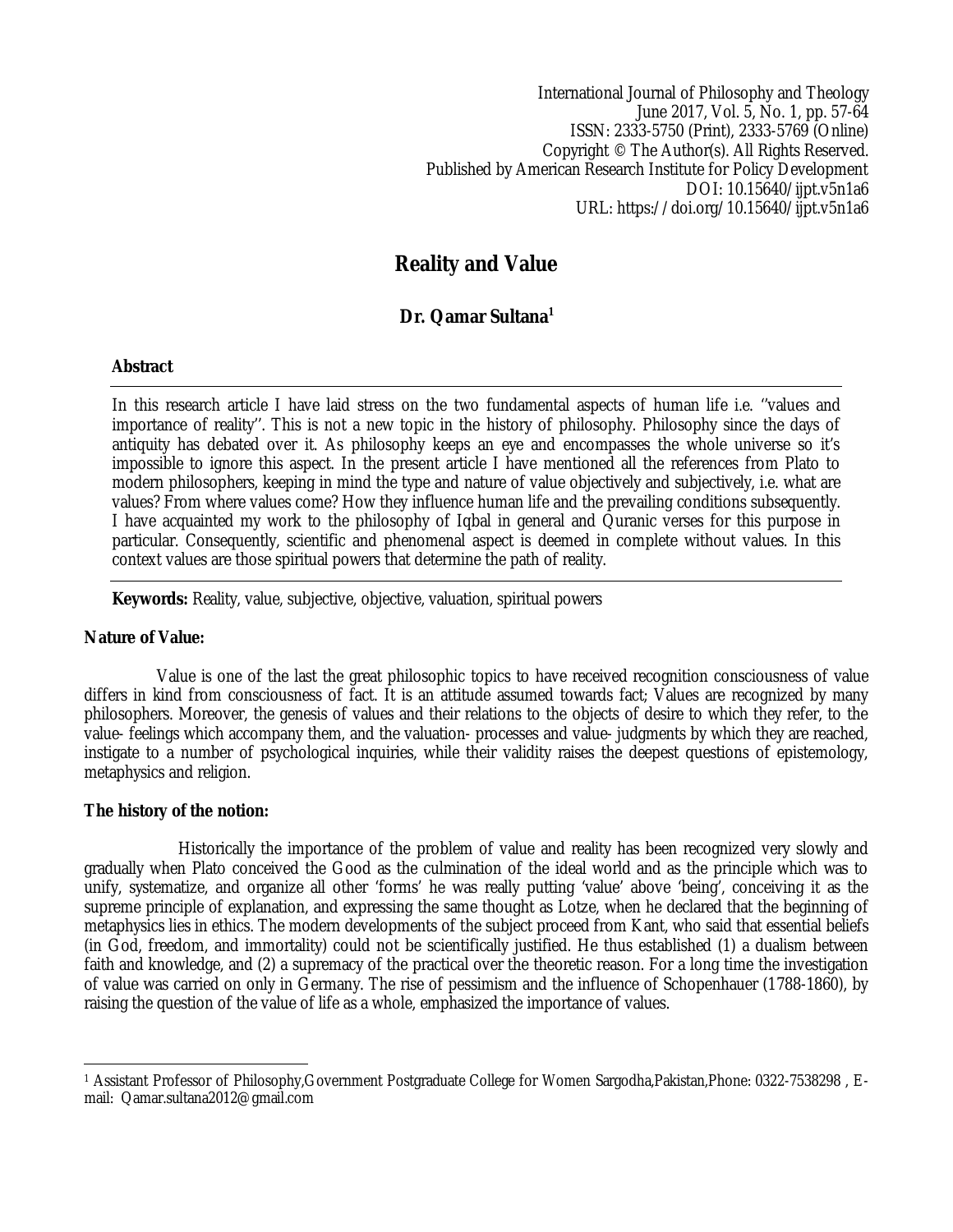Experience of facts and experience of worth or values of such facts are equally fundamental as facts of mental life. Philosophy, which seeks to understand experience as a whole, cannot leave out of account an interpretation of our value-experiences. The great philosophers from Plato to Hegel bear out this truth. So far the fact is simple. But when we believes with Hamlet that,'' there is nothing either good or bad but thinking makes it so, we are in doubt whether ideas of value are inventions of mind or they are objectively real. To Sartre there are no objective values. The individual creates his values by his free choice, and ''…man himself interprets the sign as he chooses''.[1] The doctrine of higher ends gives aid, comfort and support to every socially isolated and socially irresponsible scholar, specialist, and religionist. It protects the vanity and irresponsibility of his calling from observation by others and by himself. There are others who argue that 'man does not make values any more than he makes reality.''[2]' The presence of the ideal is the reality of God within us',[3] is an argument we find in the beginning of modern philosophy. To religion values are the alpha and omega, the permanent elements of the changing world.' The ultimate identity of value and existence',[4] is the creed of speculative idealism and mysticism.

 A judgment of value pre-supposes a distinction between the ideal and the actual. A judgment of value means that a fact is judged by reference to an ideal or norm. This raises the question of the relation between value and reality. It has been maintained in this article that value is objective and real. Reality is constituted of value.

# **Sorts of Values:**

It is admitted that distinct species of value exist thus,

- 1. Economic value, has been recognized by political economy
- 2. That ethics deals with values, although there is dispute as to what the specific ethical values are and how they are related.
- 3. Aesthetic values.
- 4. Pleasure must be regarded as a positive and pain as a negative value.

# **The importance of the Problem of Value:**

The entire discussion-making process is based on what is important to our values. Everything we do- every decision we make and every action we take is based on our values. Thus, our decisions are bound up with the values that we hold.Values are important in life because theycover the wholerange of people's feelings, thoughts and actions. The problem of value has assumed great importance for philosophical thinkers in modern times. The 'traditional values' are called in question, yet the problem is the centre of interest. The attitude that has now developed is one of evaluating the results achieved by man. One may trace the source of this change in the attitude of Nietzsche who advocated 'trans-valuation' of values', in order to create new values and a new civilization.

Trans –valuations: The process of reflective reconsideration of given values continually leads to changes in their status. Hence, 'trans-valuation' must be regarded as normal and entirely legitimate occurrences in every sphere of values, though they are not everywhere as socially prominent as in the annual changes of the fashions. But it is not psychologically possible to repeat a valuation. The second time the valuation has lost its novelty, and the delight of discovery is gone. Nietzsche takes this problem more intensely. He says; '' valuation itself is only this will to power''.[4]In the words of Urban,'From Plato to Kant and Hegel it is always as a world of values that it is ultimately thought.'[5] In the philosophy of the past,'the good' was considered the ens realissmum-the end. The modern philosophy of value claims novelty by emancipating itself from such notion of value or the goodas virtue or as an end to be realized and it coins a new term 'axiology'. The emergence of the theory of value as a distinct problem was due to Kant, as both Hoffding and N.Kemp Smith point out, because of his emphatic distinction between valuation and explanation.

# **Understandingvalue and Evaluation:**

All objects can be valued by being included in a valuation-process. Value acquires objectivity.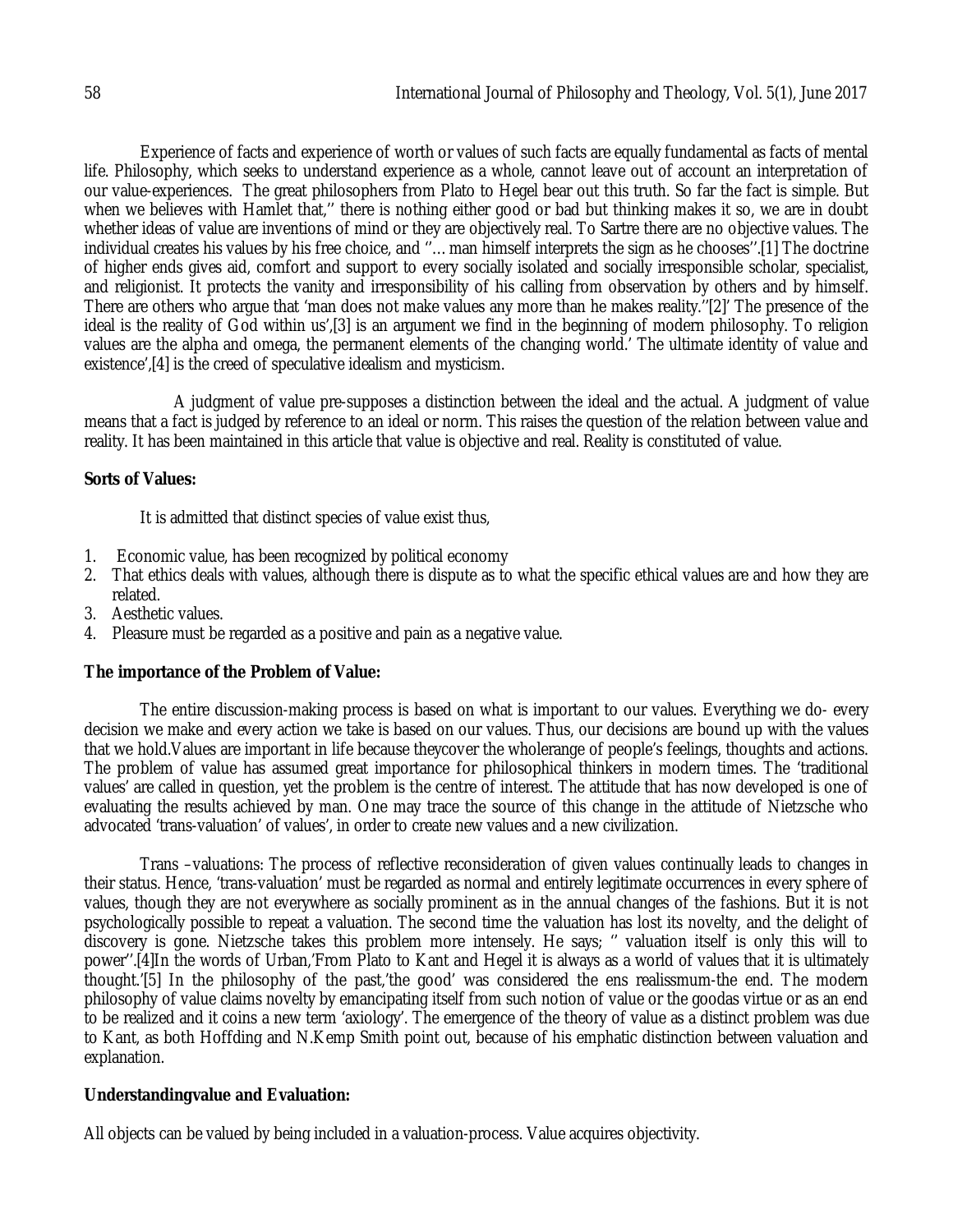# Qamar Sultana 59 September 2008 September 2008 September 2008 September 2008 September 2009 September 2009 Sep

By the comparison of value-judgments it appears that different persons value very differently; hence many value-judgments, being in dispute, are regarded as 'merely subjective'; objects which have obtained social recognition as valuable come to rank of 'objective values'.

Here we can say that, some make appreciation only a consequence of understanding, while the mystics and the theologians make understanding dependent on appreciation. But understanding and appreciation are found intermingled in our experience. As Hoffding points out, 'Philosophy has been inclined to permit their intermingling. So Plato's 'ideas' and Spinoza's 'substance' express by the same term how those two thinkers understood being and how they estimated its worth'.[6] To the view that appreciation is a consequence of understanding, we may reply that the quest of knowledge for its own sake is a later stage in the development of mind. It is to serve some interest that man seeks to know. The reply to the other view is that consciousness of fact is as fundamental as value-consciousness. When people know what they value, they are more critical in their thinking about what is right for them.

 The distinction between appreciation of value as subjective and apprehension of object as objective is untenable. If the appreciation of value is called subjective because it arises out of feelings and desires, then, 'it is equally true that our apprehension of things arises out of sensation, and so this also is subjective. Again, if in a sense a thing thought about may be called an object, then the believer in the objective theory may be said to be a believer in objectivity also. In making the judgment 'the rose is beautiful', the mind passes beyond the affective-conative experience and judges the rose by reference to an ideal or norm. Appreciation of value is not concerned merely with our feelings and desires. Experience, Sorley points out, 'refers to an object which is not to be identified with the process of experience'.

 In his book 'Valuation', Urban attempts to reduce the antithesis between appreciation and description to a distinction between two typesof description, namely, appreciative and scientific. He rightly points out that 'there can be no description, even the most scientific, without an appreciative element.[7] In description, 'there is always an element,' he says, 'which just escapes. But some of the meaning is conserved; otherwise it isn't description.'[8]If it is so, we ask; how is appreciative description a true description of appreciation? We agree with Urban that appreciation is not an 'incommunicable dream'. It is also true that we objectify our experience on account of 'the need of participating with others in the social concourse'.[9] We indeed search for presentations with which our experience is related. Yet we think that some element of our appreciation is not expressible in terms of description. It is the self which values. The self realizes the value. The realization itself cannot be completely described or objectified. Here Iqbal comments; 'the scientific and the religious processes are in a sense parallel to each other. Both are really descriptions of the same world with this difference only that in the scientific process the ego's standpoint in necessarily exclusive, whereas in the religious process the ego integrates its competing tendencies and develops a single inclusive attitude..."[10]

### **The Subjective Conception of Value:**

To the subjectivist value means 'a quality of anything that satisfies a need or evokes a feeling of pleasures.[11] It is held that every assertion of value depends on the affective-conative life. But if the value of an object consists in its satisfaction of desire, in the fulfillment of interest, then the concept of value is pre-supposed. To say that pleasure confers a value is to assume a criterion of value.

 To the egoistic hedonist value consists in the pleasure of the individual. The egoistic voluntarist seeks value in the individual's desire. To the pragmatistutility is the underlying idea or criterion of value. Ehrenfels thinks desire, inclination, and striving to be the source of values. He defines 'worth of an object as its desirability and makes actual desire the fundamental.[12] It may be pointed out that actual desire does not necessarily determine judgment of value. Desirability or value cannot be identified with actual desire. Laird remarks that Ehrenfels argues in the manner J.S.Mill did. To Meinong worth-experience consists in the feeling of pleasure. He identifies actual value-experience with feeling. But, do we value the feeling? Objective values appear in consciousness through feeling in which case feeling is the clothing or the grab. Valuation may involve feeling, but we think it is not the feeling that is valued.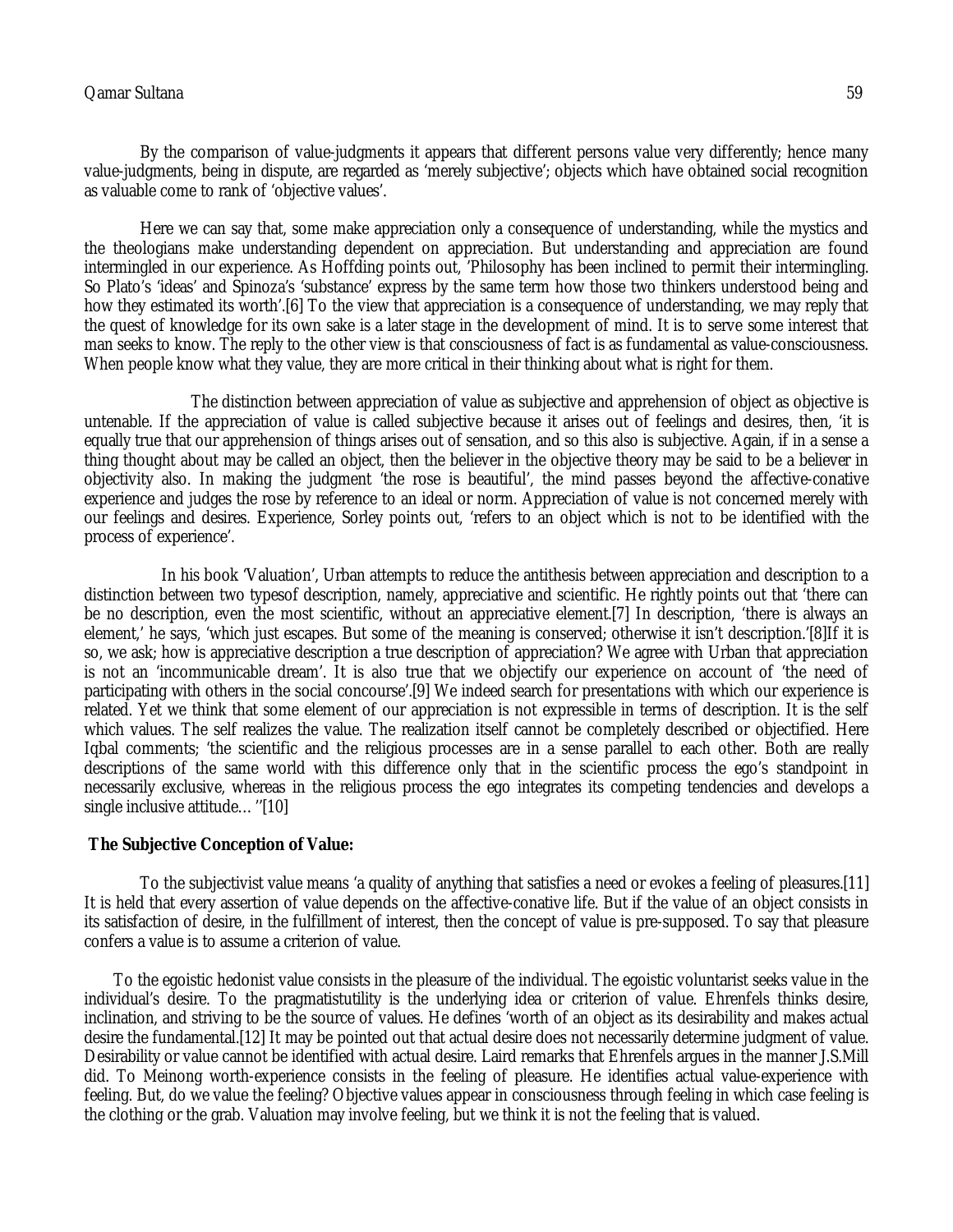Valuation is an interpretation in terms of the ideal or the norm which is other than the feeling itself. To Perry value implies relationship to interest. To him the basis of value is 'biological interest'. Value is objective. Still Perry's view is a form of subjectivism. It may be said that, on these views, systematic evaluation is not possible, if valueexperience is reduced to the momentary feeling. Systematic evaluation is possible when these experiences are judged by some ideal or norm.

We are also told that values are not created by the individual. Values depend on the condition of society. For an individual values have an over-individual meaning. He receives these values and accepts them. Values are relative to human conditions and knowledge. This view is called social subjectivism. Values are not inherent in things and are not really objective. It may be noted that the environmental and social changes do not disprove the objectivity of values. Value itself does not change but our ideas about it change. Morality, for instance, is a development, the stages of which can be traced historically. It is related to society. But that does not justify reduction of morality to sociality. Sorley rightly distinguished between 'the process by means of which we become aware of value and the value itself of which we become aware'.[13]

#### **The Objective Conception of Value:**

The realistic conception of value rests on the belief that the objective world and mind are not related. The realists do not think that value is value for consciousness. Laird's theory rests on the principle: ''whatever matters to a thing, or concerns it, is a value or disvalue to that thing. Since everything matters to itself, self-maintenance is a value to every existent''.[14]On this view, we need not distinguish between fact and value. Though objective, it is independent of mind and consciousness. In his conception of value as intrinsic, Moore distinguishes value as intrinsic from intrinsic properties of objects, but both of them depend on the intrinsic nature of objects. Moore also says that values 'though dependent solely on intrinsic properties are not themselves intrinsic properties.'[15] Intrinsic properties describe the nature of objects, but value, though intrinsic as depending on the intrinsic nature of objects, is not a quality of the objects. So, value does not give us any indication of the empirical nature or character of the objects. We ask: How does Moore come to know value as intrinsic, when value is not a quality which forms the empirical nature of objects? Are values objects of sense-intuition, or are they objects of intellectual intuition? To Moore values have objective reality. They are not mere subjective states. But with regard to the question how we know values as intrinsic, Moore admits, so it seems, some form of intuitive perception.

 To Alexander value is not a sort of tertiary emergent quality emerging from the intercourse between mind and nature. Values belong to the 'totality of knower and known'.[16] Values are real,though they depend on the mind, but they are other than the primary and the secondary qualities of objects. So he gives us a negative idea of value. Values are objective qualities but how these are known, Alexander does not tell us. The conception of the objectivity of value may now be discussed under two heads, namely:(1) Values as transcendent 'oughts' without relation to a mind and also values as possessing independent objectivity as ideal being, and (2) values as belonging to reality and as related to a mind.

(1) Rickert distinguishes between the 'ought' and the 'is', and reduces the 'is' to the 'ought'. Values are in the nature of 'ought'. Values transcend reality and are prior to being. They do not exist either actually or ideally. They are not related to consciousness. Munsterberg, who belongs to the school of Rickert, conceives of a super-ego or pure will in which the logical, aesthetic, moral and religious values reside as over-individual ideals which are progressively realized by its pure will. So far as values are over-individual ends, Munsterberg's attitude seems to be satisfactory. But Rickert's conception of absolute 'ought', transcending thought and also beingeither actual or ideal, is not an intelligible concept. It may be said that the super-ego of Munsterberg, which is devoid of thought and feeling, is similar to the blind universal will of Schopenhauer. Ends or ideals cease to be ends, if they are pursued unconsciously. The superego is to be conceived of as rational and conscious. Nicolai Hartmann thinks that value possesses objectivity, but it has ideal or axiological being. Value lacks actuality or ontological objectivity, but reality includes both ontological and axiological being. Hartmann says that values 'are not capable of being directly grasped by thought: rather are they immediately discerned only by an inner vision, like Plato's Ideas.[17] If value has ideal being and lacks actuality, how can we know value in general? We can know value when it is embodied in facts of experience.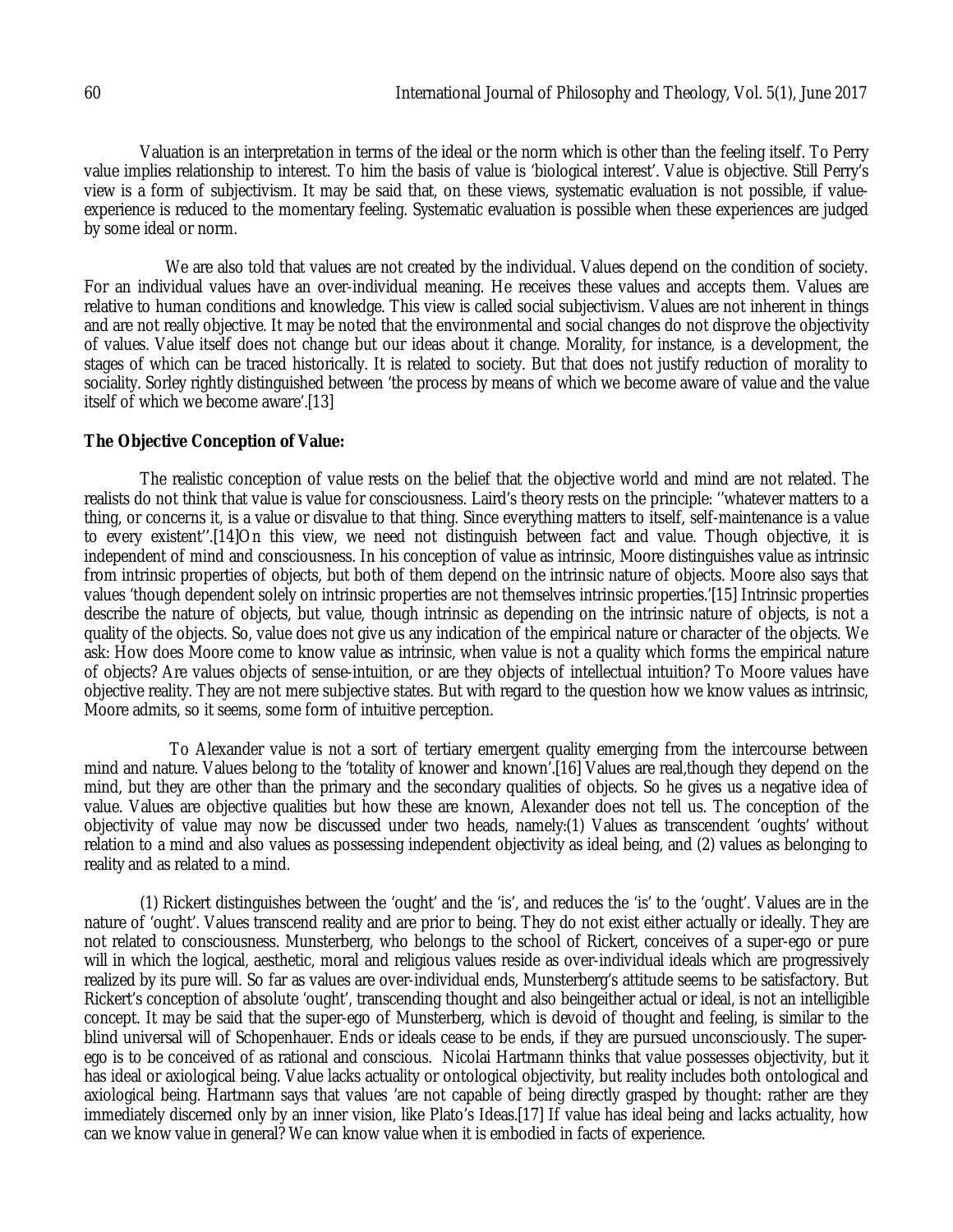# Qamar Sultana 61

In his conception of value, Hartmann does not take into account the subjective factor necessary for valuation. He regards value as objective, independent of valuation. So, his conception of value is realistic. He also thinks, it seems that value has only ethical structure. For, he says, 'Value is the power which stands behind the energy of the ought-to be'.[18] But value has other structures also.

 (2)To the absolute idealist value is the essence of reality and is inherent in the things. Value being objective is already real; the universe is already perfect. So absolutism, it has been pointed out, is destructive of ethical endeavor. To this our reply is that there is provision, in Hegel's system for instance, for man's freedom, even though partial, and there is scope for realization of ethical value. But, if the universe is already perfect, why should man strive for the ideal? In other words,the question is: 'Why should I be moral? Bradley answers, 'The mind is not finite, just because it knows it is finite.'[19] 'I am finite, I am both infinite and finite, and that's why my moral life is a perpetual progress. I must progress, because I have another which is to be, and yet never quite is myself'.[20] The question may be answered in another way. The essence of man consists in his creative activity, for which he endeavors so rise from one state to another. The objective ideal works in him as a spiritual force. According to Iqbal; 'Divine energy is essentially spiritual, reality is, therefore, essentially spirit. But, of course, there are degrees of spirit''.[21]The ascending spirit in man enables him to produce new values. In his third lecture (the conception of God and the meaning of prayer), Iqbal says; ''…of all the creations of God he alone is capable of consciously participate in the creative life of his maker.''[22] Objective values are realized by gradual approximation. The values realized are relative and partial in the sense that they fall short of the ideal, though they are not different in meaning from the ideal. Objective values have been discovered gradually. From tribal morality we have now arrived at a conception of human morality. Such is the case with intellectual or aesthetic values.

 This brings us to the conception of value as appearing in a graded series of higher and lower. In his book 'Reality and Value', Garnett distinguishes between spiritual and other values on the ground that the spiritual values are not subjective to satiety, while other values are. Anyway, we need to distinguish between subjective and objective values. Reality is the unity of all experiences. In the development of the finite self as self-conscious being, the 'lower natural tendencies have an indispensable part to play'. Realization of reality would be impossible without them. The finite self necessarily has experiences of the subjective and the objective values. It is the thought or reason in us that not only unifies and organizes our feelings and desires but also enables us to transcend the limits of individuality and to apprehend the organic unity of the universe. Our evaluation is subjective when we consider ourselves to be private or exclusive selves and fail to organize the lower natural tendencies and to escape the limits of individuality. Consciousness of objective values grows as we rise higher from the life of the natural self to a universal life. It is due to the subjective preference that one value is preferred to another which in turn is preferred by another individual. Realities being an all-inclusive whole which all values and experiences are included, the values called relative signify that they are relative because they fall short of the absolute values. There is a gradation among the relative values, but in comparison with the absolute value, these are relative. 'The higher is above the lower', says Bradley, 'not because it contains a larger number of units, but because it is the harmony of those elements which in the lower were a standing contradiction'.[23] Progressive realization of the values means a perpetual realization.

### **Value and Fact:**

The recognition of logic as a science of values entails a radical revision of the antithesis between fact and value, existence and value, the 'theoretic' and the 'practical'. If all 'truths' are values, there can be no absolute separation. Facts, being the objects of truths, must all imply values, and it must be vain to search for any existence which is wholly free from valuations. Now this is precisely what history shows(1) the search for'true reality' in pure and unadulterated 'fact' has always been vain. Thus the absolute antithesis between fact and value collapse, because fact without value cannot be found. (2) Degrees of reality are plainly degrees of value, or about the distinction between 'reality' and 'existence'. (3) It is not psychologically possible to reach any 'fact' except by a process permeated throughout by value.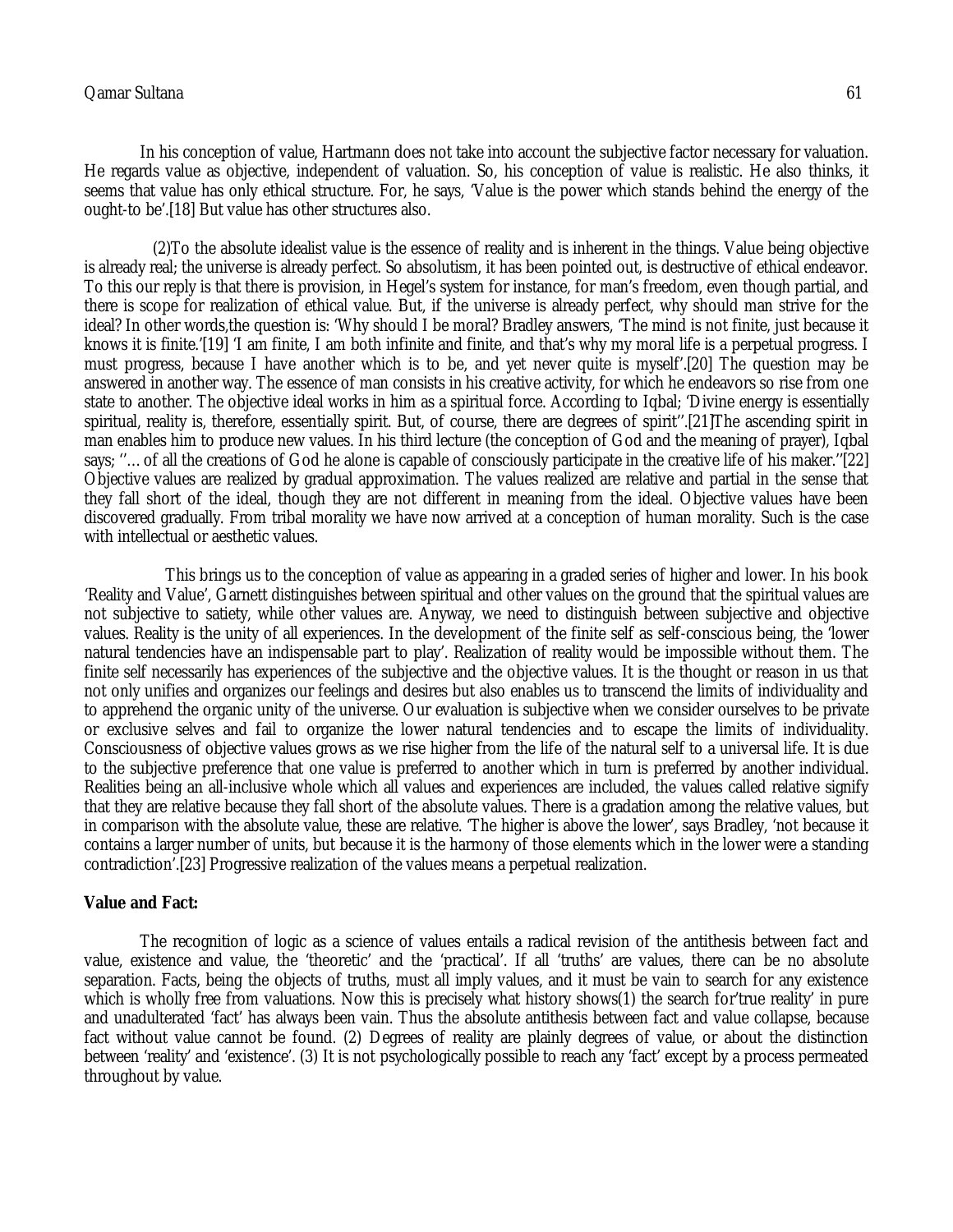(4) lastly, it seems a conclusive logical reason for holding that every 'fact' alleged must contain a latent value, that it claims not only to be 'true' but also implicitly to be better than any other judgment it was possible to make under the circumstances. Hence, the value-relation and attitude can never be eradicated from even the merest and most stubborn 'fact'. Pure value exists as little as pure fact. Facts are always reactions- upon prior facts- and are generated by their evaluation; and, moreover, these prior facts may have been merely hypothetical constructs recommended by their prospective value.

#### **Value and Existence:**

The relation between value and fact shows that values cannot be denied existence in any world that can exist for man, and this in several senses;

- (1) They are operative in and on human minds, and find expression in human acts and embodiment in human institutions;
- (2) They can occur in, and relatively to, any universe of diction, however fanciful;
- (3) Both must be related to real existence.[24]

 To conclude: Absolute values are objective in the sense that they are valid for the individual and for reality and in the sense that reason, the universal principle, acknowledge them. They determine subjective evaluation just as they determine other things of the universe, but they are independent of subjective evaluation. Value is reality and conversely, objective values are inherent characters of reality as such. Values have no meaning apart from reference to mind or consciousness. Values are eternally realized in God. 'God himself is at once the supreme Reality', says Pringle-Pattison, and, as Dante calls him, the Supreme value.

#### **God and the Ultimate Values**

The Ultimate values are the highest values and objective. These objective values are in the being of God, the supreme reality. The Qur'an says,'To Him belong 'the highest attributes'.(57:3)'the Quran completely identifies reality with reason and reason with the good....The good is the genus and all other values are the species of it'.An inquiry into the status of these other values requires a separate discussion of the subject.

The world is for actualization of the ultimate values and it is through the agency of man that such actualization is rendered possible. Ultimate values must be maintained or sustained by God. According to the Quran, 'the first and for most attribute of God is Rabb which means provider, sustainer and cherisher'.(114:01) Hoffiding thinks that values are conserved in God. Hoffding give importance to value and religion and said that, '' religion is the conservation of values.''[25] The objection to this view is that it conceives God as static and leaves no room for new values. But it may be pointed out that the objection does not go against conservation of values. The essence of religious belief is the conviction that ultimate values are conserved in God. 'Or prayer for spiritual improvement… is efficacious, says Caird, 'just because of the deeper conviction on which it rests- the conviction that we are already perfect, even as our Father in heaven is perfect.' The conviction does not give rise to a moral status quo, for man essentially is 'a creative activity and an ascending spirit'.

He creates circumstances for the prevalence of objective values in the life of the individual and of society. The ideal is realized through conquest of evil. 'Victor becomes victim'.[26] In spite of the fact that there have been great changes and set-backs in the course of history, the conditions of the world at present do not prove anything contrary to the preservation and production of values. Even if it is doubted that the universe will shape itself according to the cherished ideals of man, it is right still, we think, to try to promote our good. If the whole human race is to perish in future, what reason still is there for man to try to gain mastery over nature by launching a Sputnik?

 It is the thought of an organic relation of man with the universe that has found expression throughout human progress and in his achievements.Objective values are spiritual forces. Nietzsche says, ''…they are sources of strength''.[27] which not only give meaning and significance to human values but also create a conviction in us that reality is to be understood in terms of objective values. God is not entirely knowable.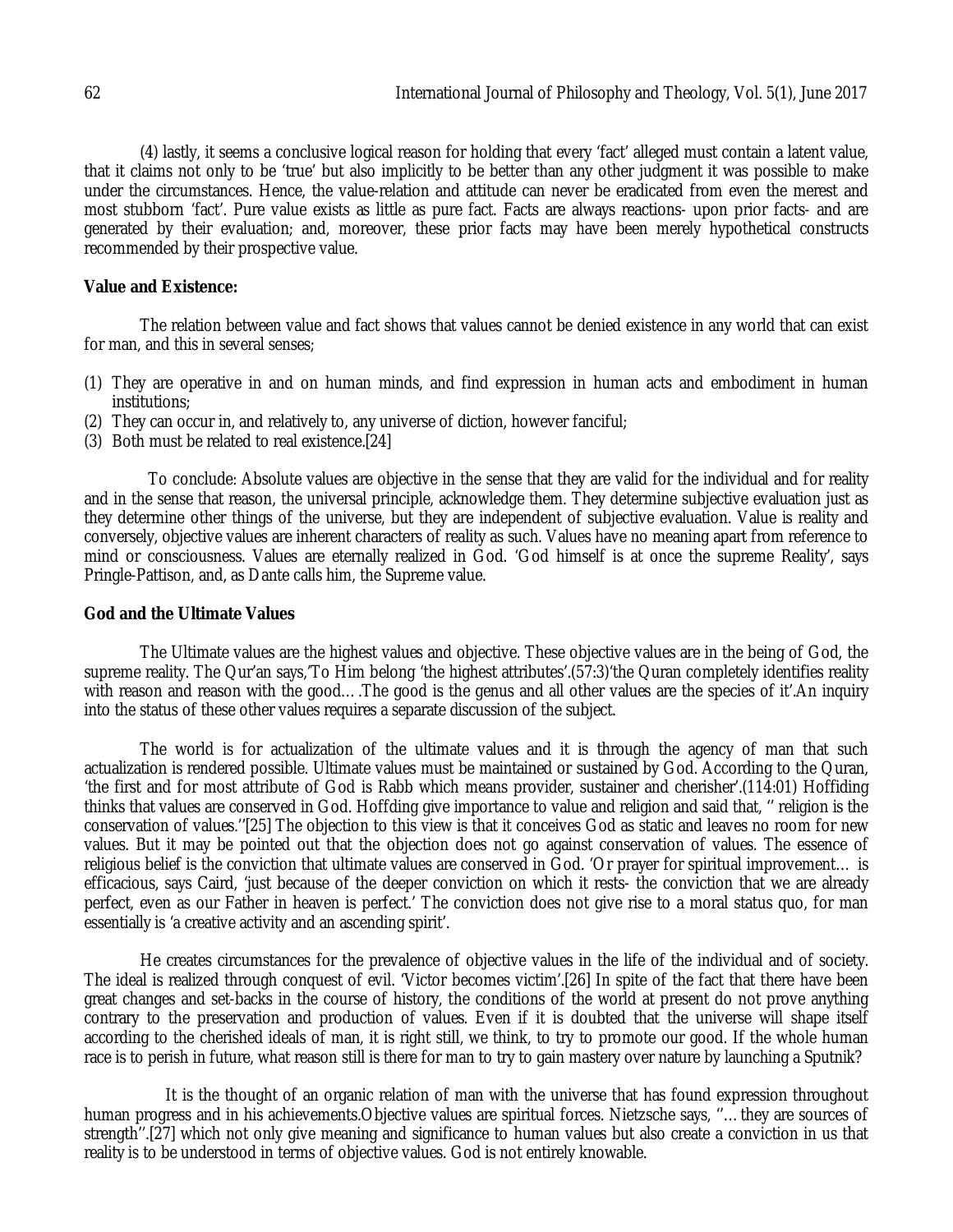In religious consciousness, man feels that God is perfect, and that truth, good, beauty, as ultimate values, are conserved in His being. These values, even in the deepest religious experience, are not completely realized.

### **Conclusion:**

'Everyone pictures the gods as being like himself.'[28] Said Xenophanes. We understand reality in terms of consciousness and we know it through the medium of the forms of human mind. If the idealistic view of the universe is anthropo-centric in this sense, then any system is so. By accusing a system of being anthropo-centric, one cannot make one's case stronger. For, there have been only these alternative outlooks of philosophy, namely, subjectivecentric or object-centric or dialectic. If one alternative is chosen, the other alternatives are ignored or rejected. The rejected or ignored alternatives need not be dismissed as false because they also are the possible alternatives. So, each alternative outlook is valid alternatively. The thinkers will now consider for themselves whether they should like to paint God as the absolute, the embodiment of values, or as a moral governor or as a 'grand human comrade'.

### **The above mentioned discussion shows the following points;**

The philosophic importance of the subject has been attested by the great variety and universal prevalence of values. The provisional definition of value as essentially a personal attitude, as recognition of the supremacy of the category of personality, has maintained itself and proved a clue to the labyrinth of values. It also renders somewhat the psychological debates of the schools of Meinong and Von Ehrenfels as to whether values are rooted in feeling, will, or desire. If, however, it is thought necessary to pick one among such psychological phrases, it is probably best to say that value is a personal attitude, towards an object of interest. But facts are themselves values, values established in the endeavor to analyse out the factor of givenness contained in experience, and presupposing purposive manipulation of apparent' facts'. Values are also acts in so far as they presupposive valuations, purposive manipulations of data, and judgments. Accordingly, the belief that values belong to the practical side of life is well founded, and even truer than it seemed; for in ultimate analysis logic also is a science of values. Its 'theoretic' values presuppose, selections, choices, and judgments which are acts, and do not differ in kind from those which are openly 'practical'. Values therefore are not to be regarded as gratuitous additions to reality, made out of the superfluity of human perversity, but as its highest qualities and the culminating points of its significance for us.

### **Notes and References**

Sartre,Jean Paul,(1979). Existentialism is a Humanism. New York: Meridian Books, (P-295)

- Pringle-Pattison,A.Seth,(1920)The Idea of God in the light of recent Philosophy.Oxford: University Press.,(The Gifford Lectures delivered in the University of Aberdeen in the year 1912 and 1913.(P-239) Ibid.,(P-246)
- Schacht, Richard.(1941). Nietzsche:The Arguments of the Philosophers.Ted Honderich (Eds.),Lectures from the Will to Power. V-1,V-111,(P-414-416)London: Routledge & Keganpaul.
- Urban, Wilber, Marshall (1929).The intelligible world: Metaphysics and Value. (1stEd.).London: London:George Allen and Unwin 1Ltd.(P-178)
- Hoffding, Harold.(1905) The Problems Philosophy, (Eng. Tr.). Garen M. Fisher. London: Macmillan,(P-153)
- Urban, Wilber Marshal.(1909)Valuation: its Nature and laws.An introduction to the General theory of Value. London: Swan Sonnenchein & Co.,(P-7) Ibid.,(P-8) Ibid., (P-7)
- M. Iqbal.(2009). The Reconstruction of Religious Thought in Islam.(7th.Ed.). Edited & annotated by M.Saeed Sheikh. Lahore: Institute of Islamic Culture.(P-155)
- Urban,Wilber,Marshall.(1929).The Intelligible World.(P-135)
- Urban,W.,M.,(1909). Valuation: its Nature and Laws.(P-35)
- Sorley,W.R.,(1918).Moral Values and the Idea of God.(Ed.). The Giford Lectures delivered in theUniversity of Aberdeen in 1914 and 1915. Cambridge University Press.(P-74)
- Laird,John.(1929). The Idea of Value.Cambridge University Press.(P-302)
- Moore,G.,E.,(1922).Philosophical Studies.(ed.).New York: Harcourt,Brace&Co.(P-274)